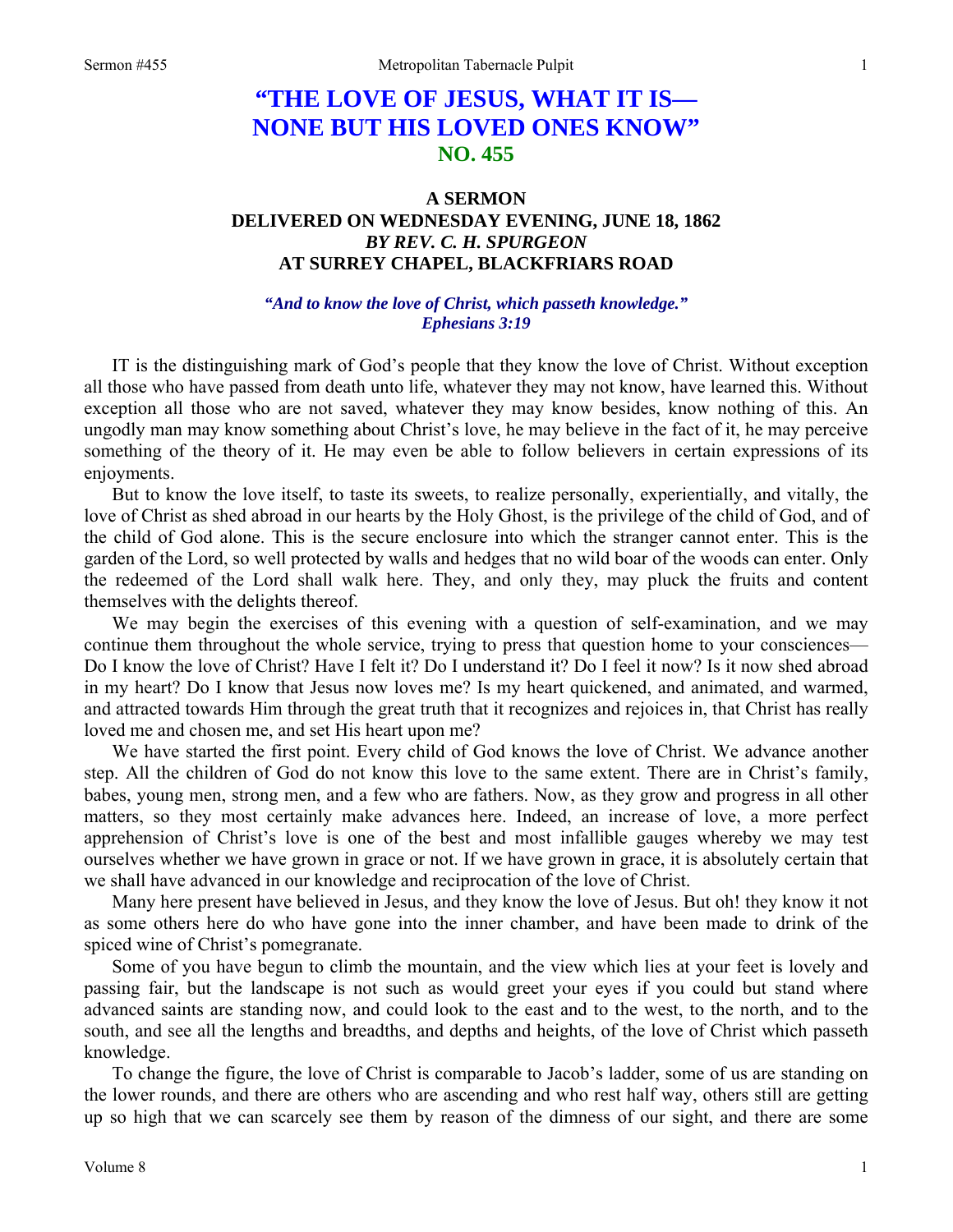perhaps, at this hour, who have just reached the topmost round of this knowledge, and are now stepping as it were into the arms of Christ who awaits them at the top, they have attained unto their perfection. Here they shall find repose. They shall rest in His love, and with the eternal songs of heaven they shall rejoice forever and forever.

I want tonight, to bring you who are the people of God to the bottom of the ladder, encourage you to put your feet upon the first round of it, and then go step by step with you, till, I hope, before we have done, if God the Holy Ghost be with us here, we shall have gotten very high up that ladder, and shall go away hoping never to come down again, only wishing, with Peter, that we may tarry in the mount, and build for us tabernacles that we may sit on the mountain summit with our Lord forever.

**I.** Well then, to come first of all to the bottom of the ladder. One of the lowest ways of knowing the love of Christ may be described as *the doctrinal method*—a very useful one, but nothing to be compared to those that we shall have to mention afterwards.

If a man would know the love of Christ, he should endeavor to study the Word of God with care, attention, constancy, and with dependence upon the Spirit's illumination that he may be enabled to understand aright. It is well for a Christian to be thoroughly established in the faith once delivered to the saints.

It is an ill day for a man when he ceases to hold fast to the form of sound words which was delivered to us by Christ Himself and His holy apostles. Depend upon it, doctrinal ignorance will always make churches weak, but where saints are fed upon the finest of the wheat, and are made to suck of the honey out of the rock, and to eat of the manna and fatness of Gospel doctrine, they will, all other things being equal, become the strongest and most valiant believers on the face of the earth.

There is a tendency in these times to depreciate the value of Gospel doctrines. Oh! I beseech you, be not led astray by this error. There are in the Word of God certain things really taught. Do not believe that the Bible is a lump of wax to be shaped just as you please. Do not imagine that "Yes" is right, and that the "No" which contradicts it is right too. The Lord has written this Book intending to teach us something, and a moderate understanding, sanctified by the teaching of the Holy Spirit, will enable you to know what the Lord does mean to teach you, especially upon such a vital point as this.

Do not, I beseech you, say, "Oh, it does not much matter what doctrines I hold." You are as much responsible for using your judgment as you are for using your hands and your feet. God never did free a conscience from His jurisdiction. Conscience is free, but not before God. You have a right to your convictions as far as I am concerned, but if your convictions be wrong, you have no right to them before God. There are certain things that are truths, and there are others that are contradictions thereunto, see that you get fast hold of wisdom, and that you do not let her go.

There is a tendency, however, on the other hand in certain quarters, to make doctrinal knowledge everything. I have seen, to my inexpressible grief, the doctrines of grace made a huge stone to be rolled at the mouth of the sepulcher of a dead Christ, and I have seen sound doctrine, so called, made as a very seal to seal in the dead Christ, lest by any means the energy of His grace should come out for the salvation of sinners.

Oh, what is doctrine after all but a throne whereon Christ sits, and when that throne is vacant what is the throne to us? It is the monarch and not the throne that we reverence and esteem. Doctrines are but as the shovel and the tongs of the altar, while Christ is the sacrifice smoking thereon. Doctrines are Christ's garments, verily they all smell of myrrh, and cassia, and aloes out of ivory palaces, whereby they make us glad, but it is not the garments we care for so much as for the person, the very person of our Lord Jesus Christ.

And therefore, while I entreat you (and I hope not to be misunderstood here), while I entreat you to be very jealous and earnest in attaining unto a clear doctrinal knowledge of the love of Christ to His people, yet when you have got it, do not say—"I am the man! I have attained to eminence, I may now sit still and be content."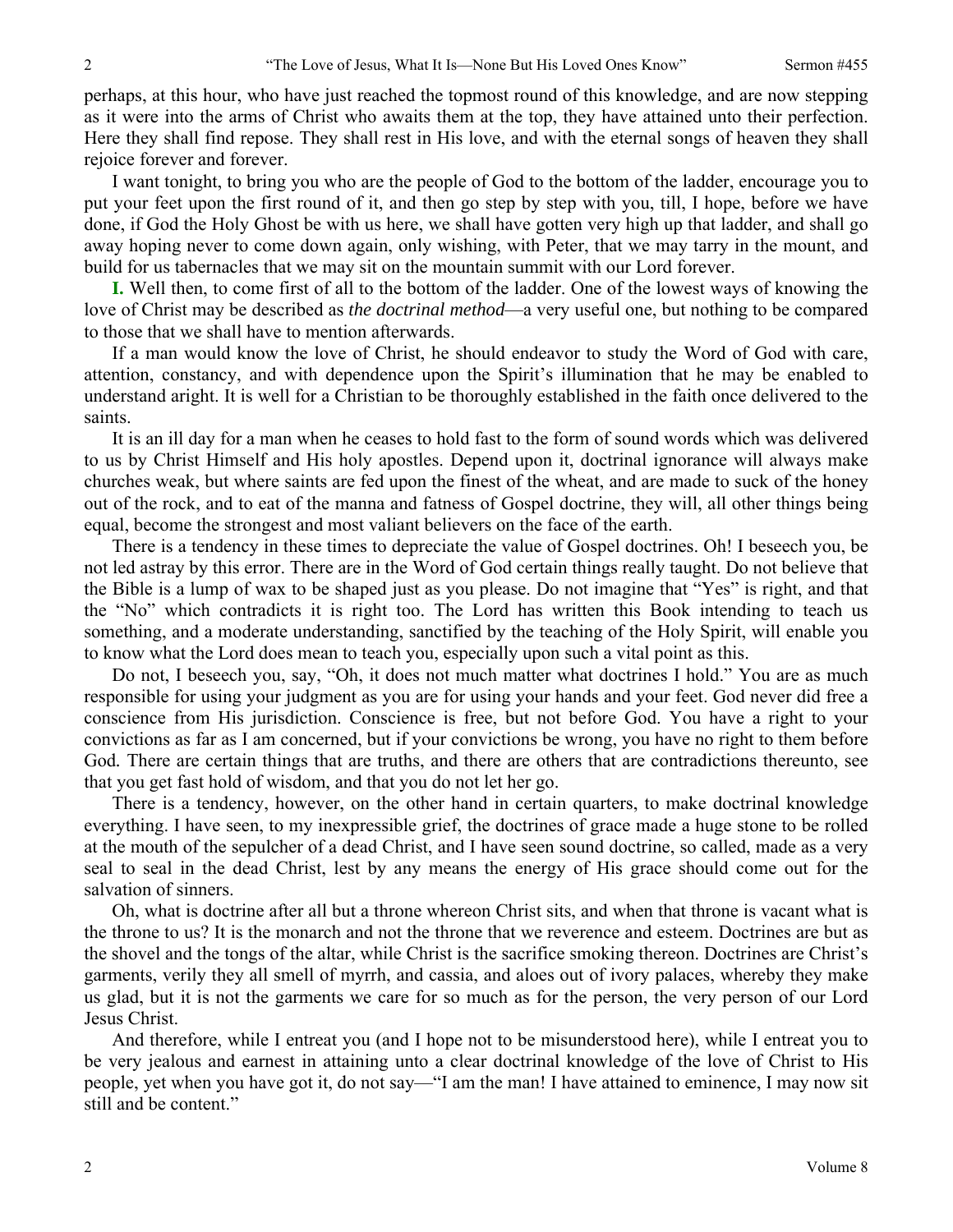Sirs, this is but the threshold. This is but one of the first arches of a long vista of glorious truths. This is but the lowest step of the ascent. You have but sat down on the lowest form in the school. You have much to learn yet, oh! be not wise in your own conceits, lest you lose the blessed things which as yet have not been discovered by you.

Verily it is a sweet thing to know Christ's love in the doctrine, and to understand that it is without beginning, that it existed when as yet this world had not been made, when sun and moon and stars slept in the mind of God, like unborn forests in an acorn cup, when as yet the solemnity of silence had never been startled by the song of seraph, and the wing of cherub had never stirred the unnavigated ether!

It is delightful to believe that—

*"Before the day star knew its place, Or planets went their round, The saints in bonds of sovereign grace, Were one with Jesus found."* 

Equally precious is it to know the doctrine that this love is without end. When all we see around us shall have passed away, as the foam dissolves into the waves that bear it, the love of Christ to His people shall be the same still. And on, and on, and on throughout eternity He shall never cast them from His heart.

Sweet, too, is it, passing sweet, to know that He loves them without change, and without limit, that He loves them because He will love them, that He loves them not for anything in them, but simply because He has so much love in His heart that He must let it out, and that He ordains to let it flow forth to them that they may rejoice therein.

All this is precious, but O brothers and sisters, if you only know these things as they stand in the creed book—if you only understand them as you find them in the catechism, I tell you that you know nothing yet as you ought to know. If this be all your knowledge, you have just begun to learn.

If you have begun at all, may God help you to go further, and to mount to higher and clearer regions than these. It is a blessed privilege to know Christ doctrinally, but it is only the beginning, the steppingstone to something better, even as love longs for intimacy.

**II.** And what next? Let us lift our feet and take another step. True saints know Christ's love *gratefully and thankfully,* having experienced it.

O dear friends! let me refresh your memories, and tell you what you do know, rather than attempt to say anything which might be new to you. Do you remember the place, the spot of ground where Jesus met with you? Some of us do. Oh, that day of days, that first day of our spiritual life! Other days have lost their freshness in our recollection, but this one is like a coin newly minted from time, though it is years ago with some of us.

Oh, that day! that marriage day! that feast day! that day of heaven on earth! Our soul was burdened, and bowed down to the very dust, and we thought we would soon descend into the pit where despair would be our portion forever, but as we went mourning on our way, we heard a voice saying to us—

#### *"Come hither soul, I am the way."*

We turned our eyes to see what way this could be, when lo, we saw one nailed to a cross. We marked the blood as it flowed from His hands, and feet, and side, we saw His eyes as they looked on us with inexpressible compassion, and we heard Him as He opened His lips and said, "Come unto me, thou weary one, and I will give thee rest."

Oh! do you remember when you looked unto Him, and when you came to trust Him, just as you were, with your soul? You had been learning about Christ, perhaps for years. You had been taught about Him. You had got some knowledge of Him, and some desire towards Him. But did you not learn more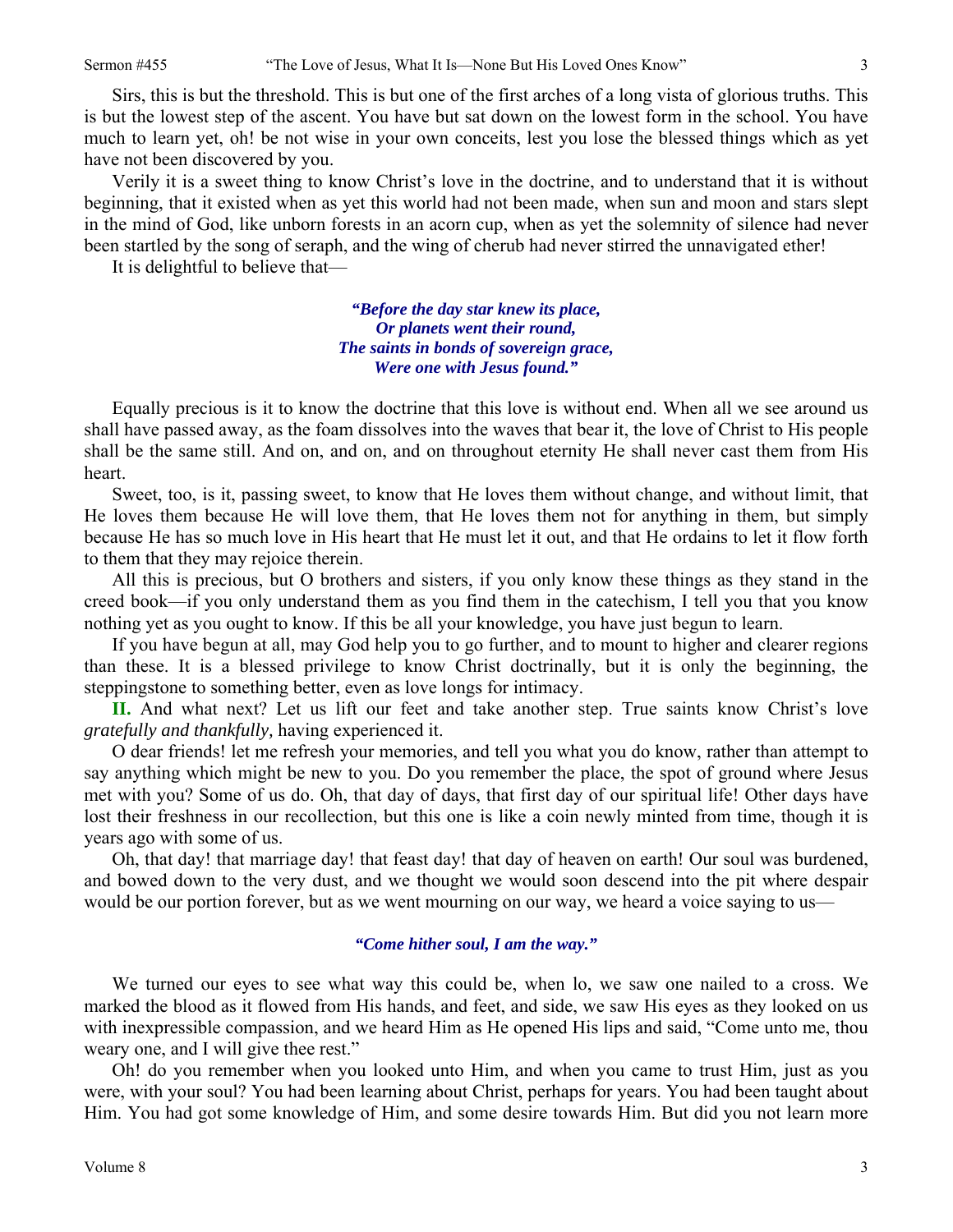of Christ in one five minutes then, than you could have learned in a whole course of college education in theology, in years before?

And since that time, dear friends, have we not learned Christ's love thankfully to a very high degree? Day after day He comes to us. Night after night He draws the curtains of our bed. He is ever with us, and all that He has is ours. He talks sweetly to us by the way, and He sits down by us in our afflictions, and comforts us, and makes our hearts to burn within us, and as we think of all that He has done for us, we feel we do know something of Him, for gratitude has been our schoolmaster.

I know some Christians say they do not feel the love of Christ as much now as they did at first. Oh! shame on you, brethren, shame on you if this is true! What, when you owed Him for one mercy did you love Him, and now when you owe Him for fifty thousand do you love Him less? Why, if it be true that saints grow necessarily colder and colder, then it does not say much for their estimation of Christ. It would make Him out to be like some people we know, who are very agreeable to see once on a time, but we should not like to live with them long.

Let me share my witness that my Lord and Master improves upon acquaintance, the more I know of Him the more I wish to know, and I think I do but speak the mind of all the Lord's people when I declare that instead of having less love to Him, the more I experience of His favor, the more warm is my heart towards Him.

"Alas!" says one, "but I do not feel as I once did." Well, dear friend, it may be that you make some mistake in reference to your own experience. When the passion of love was first lighted in your breast, there was, as it were, a blaze of the match, the paper, and the wood, although the coals had not yet ignited. Yours was then the flush of joy, but not the vehement heat. Now your heart is all on fire like a solid ruby. There is much more heat, though there is less blaze.

So it is with some young converts. The first love they have is wildfire, and to tell you the truth, I would rather have wildfire than no fire at all. But as men grow older in grace, the fire will not diminish in intensity, if God has kindled it, but perhaps the flash and the flame, the glitter and the noise, may not be quite so palpable. Yet I fear that if you do not love Christ better than you did, if you do not feel that there are new tendrils which bind you to Him, if you do not feel that it would be harder now than ever to give up your hold on the Savior, you have not begun to learn the love of Christ.

When we know that love, when we feel gratitude for mercies received, then we see every mercy, both temporal and spiritual, coming from that love. Ungrateful souls cannot learn this love. They have the Book of mercy, but they are blind and cannot read it. Grateful souls, in every letter from Jesus their absent friend, whom having not seen they love, and in every book of daily fellowship, and of daily mercy, read again that glittering sentence—"He loved me, and gave himself for me."

**III.** Let us pass on to the third step, we have not got far yet. We are only as schoolboys at our first school, and we have now to go on to something higher. The true children of God know Christ's love in a way which I can only describe by the word *practically*.

If any man would know His doctrine, let him keep His commandment. You know if a man is to be taught to swim, you could not teach him in Surrey Chapel. You might get the most skillful master in the world, who should come and explain the way in which he should spread his hands and move his feet, but he never can be taught to swim on dry land. And we cannot make Christians know Christ except by imitating Christ, and by obeying Christ.

When soldiers are wanted, the best place to make them is, doubtless, the battlefield. If we would have veterans, there must be the smoke and the smell of powder, for great commanders are not to be manufactured in Hyde Park. And we cannot expect to have men who shall win victories, drawn out from mere loungers at the clubs, they must attend the drill, and by practice become qualified for their duties.

A young man cannot learn farming by the study of books. To read books may be useful, if he take them as companions to the great book of nature. But he must be put apprentice to some farmer, who sends him out into the fields to see how they plough, how they sow, how they mow, how they reap, and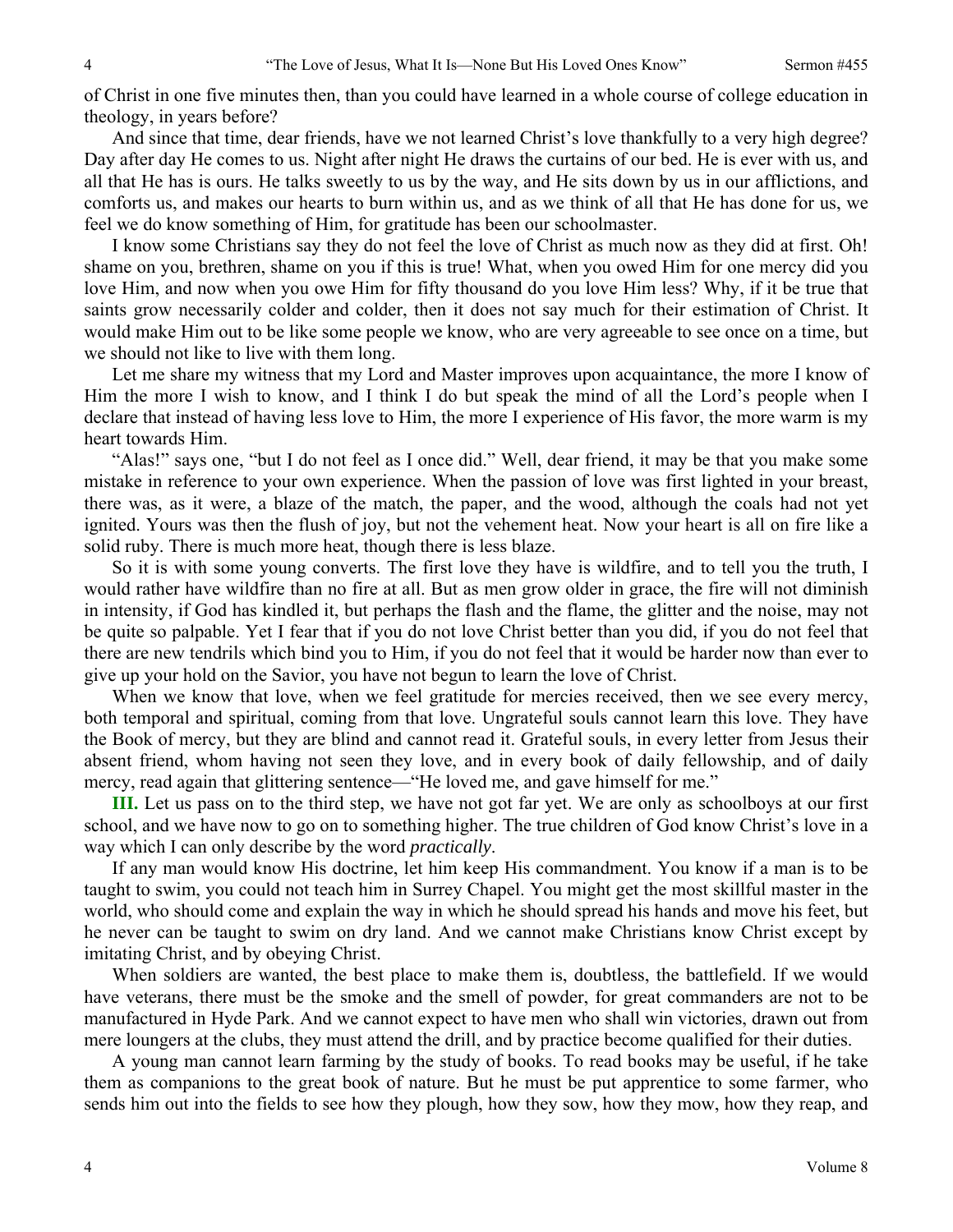how they house their corn. By entering practically into the various toils and duties, he becomes skilled therein.

Just so, if we would learn Christ, we must be practically engaged in His service. We must learn His love by keeping His commandments. You may sit in these pews and be preached to every Sabbath day, you may hear God's truth plainly and simply unfolded, but if you want to learn, and learn in such a way that you never will forget, it is the back streets that must teach you, the lodging houses, the haunts of poverty, and the dens of vice.

If any man would know the love of Christ, let him go where Christ went, and to the place where a Savior is needed, let him carry Christ's light to give light to others, and it shall enlighten himself, let him go forth to water other men's vineyards, and his own soul shall be watered also. Whatever his Master bids him do, let him do it, and he shall learn his Master's will while he is *doing* his Master's will.

But when men, at the very outset make a profession of religion, and then disobey Christ—when they refuse to keep His commandments—when they say of this one, "It is non-essential," and of the next, "It is unnecessary," and of some duty, "Well, I can leave that to others," and of some sphere of action for which they are especially adapted, "I need not attend to that, others can do that quite as well"—when men, I say, enlist into Christ's army, and begin at once to refuse to march as they are told, and decline to go out to battle when the captain gives them the command, it is a sure sign that they never will learn much of their Master, their Captain, and their Lord.

If you had asked Whitefield in his day, how he came to know so much about Christ's love, I think he would have said that he learned more of it when he stood in Moorfields, or on Kennington Common, when the dead cats and filth were thrown at him as he preached Christ, than he ever learned in his bedchamber, or even in his closet.

If you had asked Rowland Hill how it was that he had learned so much of the love of Christ, I think he would have told you that he learned it while he was speaking to the poor and to the needy, and while he was condescending to men of low estate, that by any means he might win some.

Why, if a man should want to know about slavery, he might go and hear a lecture by an escaped slave, and it would be very well for him to do so, but if he could go to the place where the whip is cracking, and the back is bleeding, and see the thing for himself, then he would understand the cruelty of slavery indeed.

So, if a man would know the love of Christ, he must lay himself out to discover the deformity of sin, and the awful degradation into which crime casts mankind, and then he will know that love which stoops from the highest heaven can reach down to the gates of the deepest hell, and can thrust its arms up to the very elbows in the mire to pull these accursed ones out of the pit of destruction, and make them blessed forever among the shining ones before the throne.

Strict and practical obedience to the Master's commands gives an amount of knowledge which is not to be attained by sentiments of gratitude, much less by systems of doctrine. This is a higher stage of grace, though not very high either. Yet, I would to God that more of us had even got here, for I fear there are many who have a name to live, but who do not obey Christ, many perhaps, to whom the minister's command would be more potent than Christ's command, and upon whom the law of the land would have far more influence than the law of Christ.

A believer ought to be such a one that a mere word from Christ is enough for him, or as a Quaker was wont to express it, his heart should be like a cork upon the waters, which every undulation of the waves would affect, thus should his heart float, as it were, in the Spirit's influences, till every motion of the Holy Spirit, every law and wish of Christ should affect him instantly.

I would be passively active—if you can comprehend such a contradiction—I would be passive so as never to have will or wish of my own, and active so as to have the will and wish of Christ impelling me always to keep His commands. When a man comes here, he begins to show real progress in knowing "the love of Christ which passeth knowledge."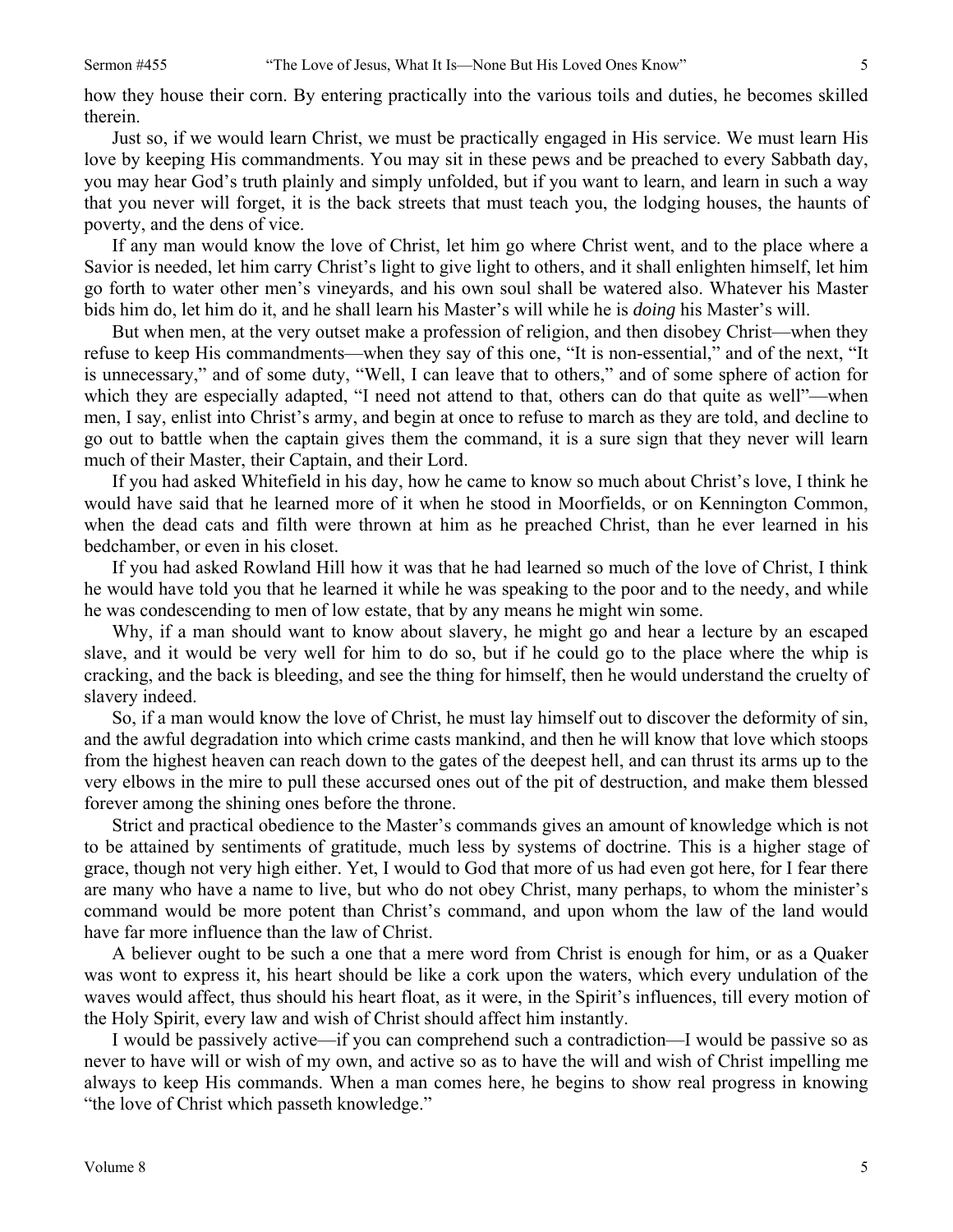**IV.** There is a fourth and higher stage by far, than these. There is a way, not known to many moderns, but much practiced by the ancients, of knowing the love of Christ by *contemplation*.

Do you know that in the early ages of the church, they spoke more of Christ and of His person, and thought more of Him than we do. When I have sometimes read the fathers, and some of the devotional books of believers who are not much known, I have frequently had to say, "Well, I do not see much here about justification by faith, but I see a great deal about the efficacy of the precious blood."

I do not read, perhaps, about the pardon of sin, but I read about the blood-shedding, and about being washed therein. The early preachers preached not so much of the atonement—though they preached that, mark—but it was the five wounds, the bloody sweat, the cross, and the passion. We talk of the fruits and the effects, they seem to speak of the first great cause—the man, the Christ, the cross, the vinegar, the nails, the spear, the cry of, "It is finished," the "*Lama sabacthani*," the burial, and the resurrection.

And in those times, whether or not it was that men had not so much to do as they have now, I cannot tell, but they found time to have long seasons of contemplation, and they would sit alone and worship, and draw near to Christ, and steadily fix their gaze upon His person, for to them He was a real person, whom the eye of their faith could see as clearly as the eye of sense can see outward objects, and they looked, and looked, and looked again, till the love of Christ grew brighter to them than the sun at his meridian, and for very dimness of mortal sight they veiled their faces and paused their speech—while their souls were bathed in inward joy and peace unspeakable peace.

There have been some such in these later times, but not many. There was Isaac Ambrose, author of that book, "Looking Unto Jesus." He was pastor of a church at Preston, in Lancashire, and "It was his usual custom once a year," says Dr. Calumy, "for the space of a month to retire into a little hut in a wood, and avoiding all human converse, to devote himself to contemplation."

It was true he then only had eleven months in the year to preach in, but those eleven were a great deal better than the twelve would otherwise have been, for there, alone with his Master, he received such riches from Him, that when he came back, he threw about jewels with both his hands, and scattered glorious thoughts and words broadcast in his ministry. That book, "Looking Unto Jesus," is a blessed memorial of his quiet hours, and his secret communion with Jesus.

Then there was Rutherford, the man who has expounded the whole of Solomon's Song without knowing it, in his celebrated letters. When he was in the dungeon at Aberdeen, he exclaimed first of all, "I had only one eye, and they put that out." It was the preaching of the Gospel, and before long he had got both his eyes back again. Hear him writing in his letters, "My foes thought to punish me by casting me into a prison, but lo! they have blessed me by taking me into Christ's withdrawing room, where I sit with Him and am with Him both night and day without disturbance."

The expressions he sometimes uses are so rapturous that I would not quote them here. Love letters are not to be read in the streets, and the words which souls inflamed with heavenly fire sometimes use towards Christ are not fit for public repetition, for there are passages of love, there are sweet embraces of affection which we must not tell, for this were to commit a treason such as Paul might have done if he had told on earth those words which he had heard in heaven, and which it would not be lawful for a man to utter here.

Do you know anything about this, dear friends? Oh, I pray you do not think I dream! These things are realities. I pray you think not that I am enthusiastic or fanatical. There are many believers who could tell you that it is their daily delight to be much with Christ. Oh, perhaps some of you know what it is to have Christ with you in your shop, your hands are busy weighing your goods or measuring out your wares, but Christ is with you and your hearts are content.

Or as I remember hearing an old saint say one Sunday, when he was preaching from that text he pronounced so strangely, "When I saw him I fell at his feet as dead." "Ah," said he, "you do not know where I live. You think I live at so-and-so, on such and such a street, but I do not, for I am dead, and my life is hid with Christ in God."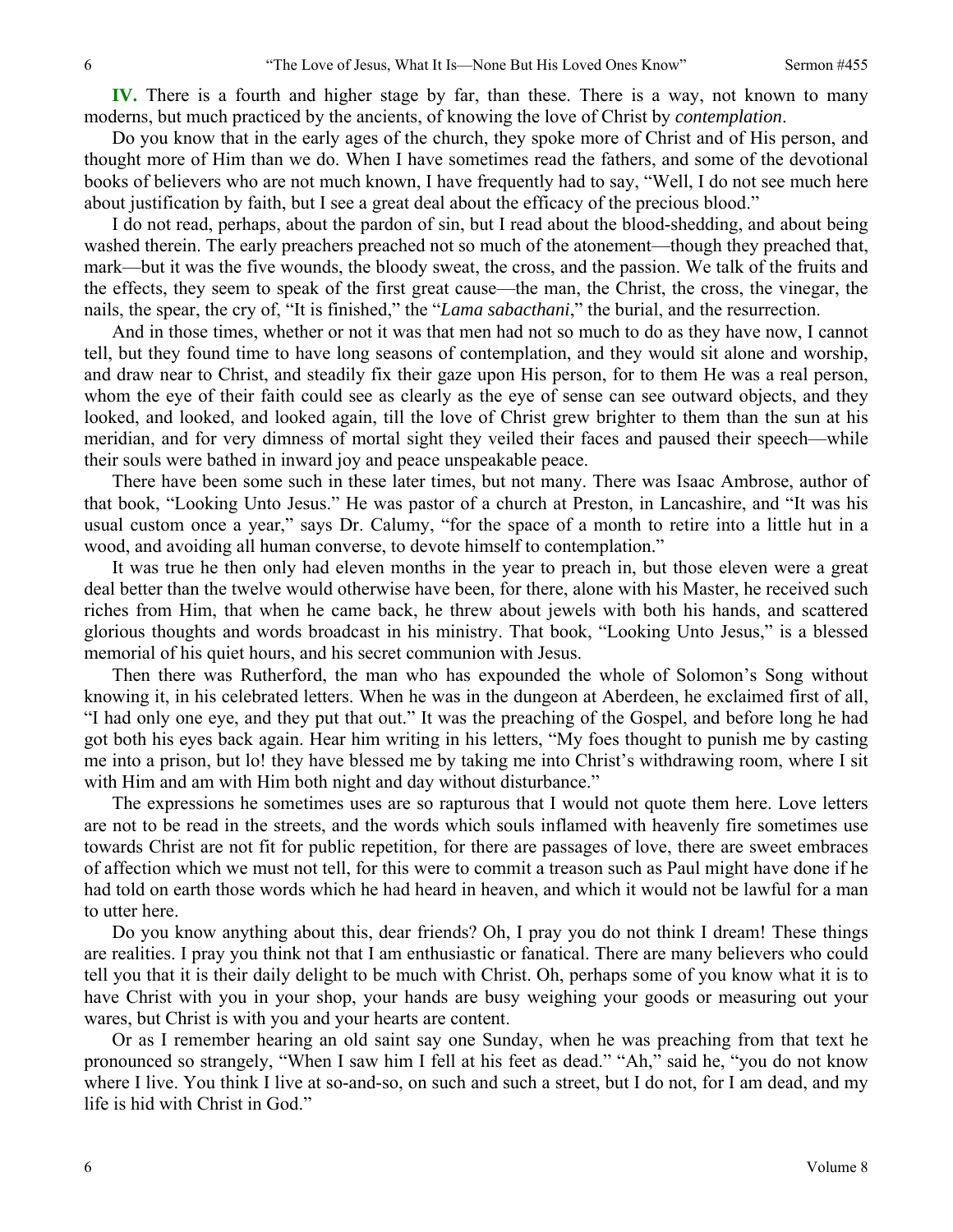Now there are some saints who, though they are in the world, are dead to it. It has no attractions for them, it cannot get their hearts, their hearts are with Jesus, they are not here, and they have sent their souls onwards to that place where their bodies are one day to go, to the throne where Jesus sits and reigns.

I remember hearing these expressions once used at a prayer meeting, they struck my mind, and they still abide in my memory. A brother had been praying and had asked a very great boon. "O Lord," said he, "give me Mary's place.

> *'Oh, that I might for ever sit With Mary at the Master's feet, Be this my happy choice.'*

Lord, I would sit at Your feet and hear what You have to say, and receive it as a willing scholar receives his master's words."

I thought he would stop there, but he said, "Nay, Lord, I have not asked enough, I have not asked according to the royalty of Thy nature. Lift me higher, lift me higher. Not at Thy feet would I sit, but I would lean upon Thy breast. Oh, put me where John was, so I may lean my head upon Thy bosom. Let me not merely learn the truth Thou teachest, but may I feel Thy heart beat, and know Thy love to me.

### *'Oh that I might with holy John For ever lean my head upon The bosom of my Lord."'*

Well now, I thought that second prayer was a noble one, but he had yet a third one to offer, and he said, "Nay, Lord, nay, that is not enough, I have not asked yet according to the tenor of Thy promise. Thou hast lifted me from Thy feet to Thy breast, now lift me higher, to Thy lips," and then he quoted the words of the song—"Let him kiss me with the kisses of his mouth, for his love is better than wine," and he very beautifully paraphrased it like this—"Lord, let me give to You the tokens of my love, and receive from You the present tokens of Your love to me, and not only know it, and feel Your heart beat, but receive the token of it as my lip of prayer meet Your lip of blessing, and my lip of thanksgiving touches Your lip of benediction."

Oh, there are heights and depths in this blessed contemplative life which I must not tell you of here, and I thank God that there are some men who, though they go very far wrong in doctrine, are very right on this point, and if they are right here, verily, they are right in the essential. When a man can come right up to Christ and throw his arms around Him, when he can say, "That blood is mine; that Christ is my joy; His love is my love; His presence is my heaven; His character is my great example; I trust in Him, and I love Him"—that man may say fifty things that are not right, but he has said the thing that is essentially right, and his soul is safe.

"Well," says one, "I shall never get to know Christ's love by contemplation, I have no time." Ah, you had better have an hour's less sleep than lose this blessed contemplation of Christ. "Oh, but I have so much to do." Dear friends, we can sometimes do more in one half an hour than we can do at other times in hours, according to the tenor of our minds. Now, I think that contemplating Christ winds up the soul, and puts it into a right frame, so that when we come back we can do more for the Master than we ever did before.

Perhaps you have seen them driving piles in the marshes. There is a large piece of timber that has to be driven deep into the ground, and you have seen those pile-driving machines. There is an immense weight, and they pull it up, and up, and up, before they let it fall. Now, if they only pull it up a little way and then let it drop, well it comes down with some force, but not a great deal, but when they lift it as high as they can draw it up, and then let it come down at once, why what a drive it gives the pile! It is the going up that gives it such force in coming down.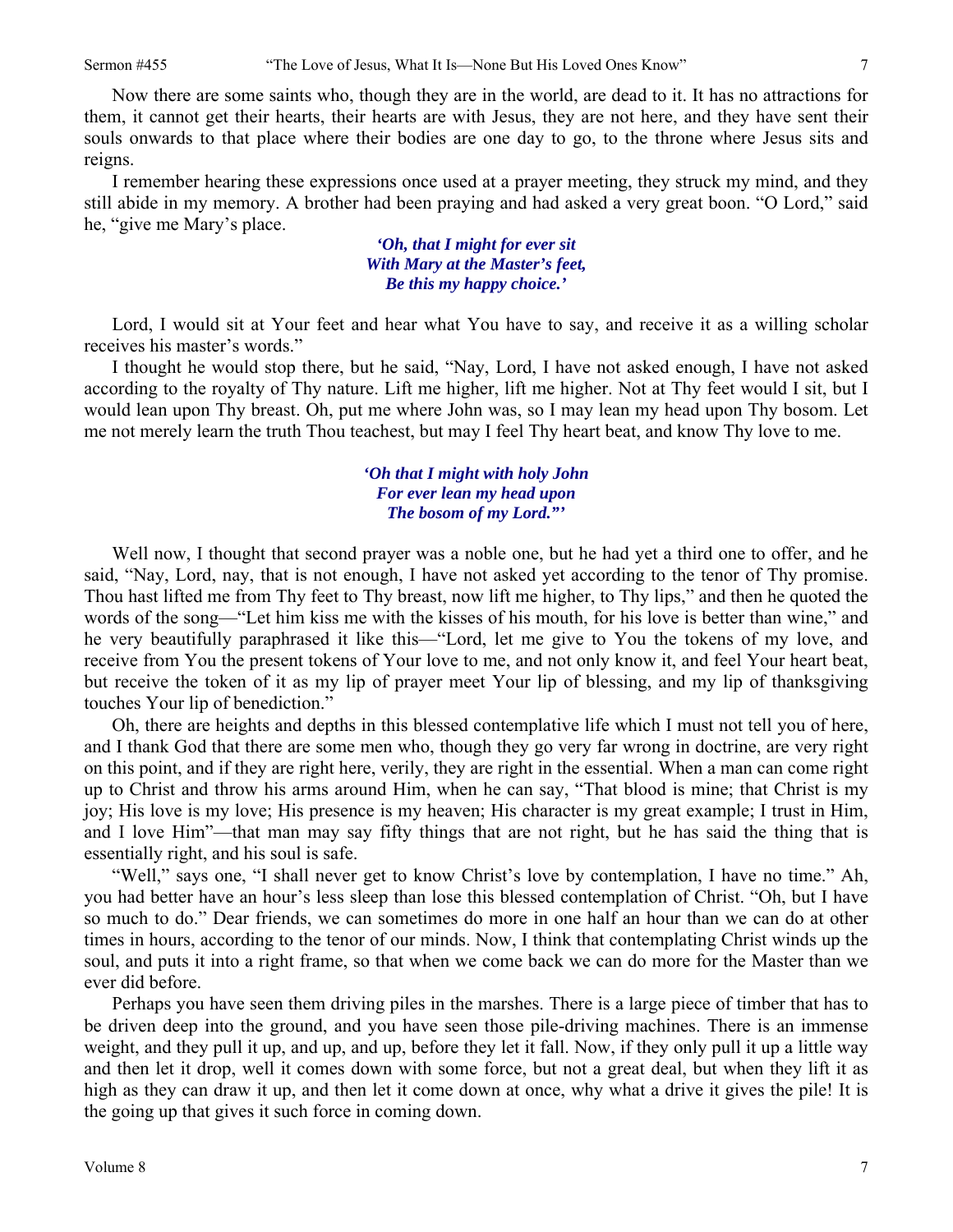And I believe that those are the best sermons for driving the truth into the sinner's heart, that come from ministers who have been wound up very high before they ran down in the sermon, and I think your usefulness will be sure to be powerful and mighty, if in private you are wound up to the very summit of contemplative delight by thinking of the work, the sufferings, and the triumphs of Christ. Certainly the sweetness of it alone is a sufficient reward, and then the benefit which follows will be a sevenfold recompense for a most pleasant exercise.

**V.** Well now, we have taken you up some height, but we must prepare for a flight which is higher still. To know the love of Christ which passeth knowledge by contemplation is very high, but there is a higher stage than this. There are times when I almost fear to speak of these things, but there are some here, surely, who will comprehend me, some here who have passed through the same state and will not think that I am dreaming.

There are times when the soul has long contemplated Christ, and there are some who know not only to contemplate, but *to enjoy*. Even on earth, faith sometimes gives place to a present and conscious enjoyment. There are times with the believer when whether he is in the body or out of the body, he can scarce tell, God knoweth, and though not caught up to the third heaven he is brought to the very gates, and if not permitted to see Christ on His throne, he does so see Him on His cross, that if an infidel should say to him, "There is no Christ," he could say, "I have seen Him, my eyes have looked upon Him, and my hands have touched Him after a spiritual sort."

There are many such rapturous seasons as this on record in the biographies of good men. I shall quote but one or two, and I hope there are some here who have known them in their own experience. In the life of Mr. Flavel, who was one of the most temperate of the Puritans, and one not at all given to anything like fanaticism, there is an event mentioned which once occurred to him.

He said that being once on a journey alone on horseback, the thought of the love of Christ came upon him with great power, and as he rode gently along the road, the thought seemed to increase in force and strength, till at last he forgot all about earth and even where he was. Somehow or other his horse stood still, but he did not notice it, and when he came to himself, through some passerby observing him, he found that he had bled very copiously during the time, and getting off his horse he washed his face at the brook and he said, "I did verily think as I stood there, that if I was not in heaven I could hardly hope to be more blessed in heaven than I was then."

He mounted his horse and rode on to a place of entertainment where he was to pass the night. Supper was brought in, but left untasted on the table. He sat all night long without sleep, enjoying the presence of Christ, and he says, "I was more rested that night than with any sleep I ever had, and I heard and saw in my soul, by faith, such things as I had never known before."

The like occurred to Mr. Tennant, who was a man who spent many hours in private, and sometimes when it was time to preach he was quite unable to stand unless first carried into his pulpit, when he would put his hands out and lean there, and say such glorious things of Christ, that those who looked upon him verily thought that they looked upon the face of an angel.

Rutherford too, is another specimen. When he used to preach about Christ, he preached so wonderfully, that on any other subject he was not at all like himself, and the Duke of Argyle was once so warmed when Rutherford got upon that subject, that he cried out in church—"Now, man, you are on the right strain, keep to it," and he did keep to it, and the little man's thin voice seemed to swell with supernatural grandeur when he began to talk of his precious, precious Lord Jesus, and to extol and exalt Him who was the Bridegroom of his soul, his Brother and his blessed Companion.

"Oh, these are flights," you say. Yes, they are flights indeed, beloved, but if you could get them some times, you would come back to the world's cares and troubles like giants refreshed with new wine, caring nothing for anything that might happen. Christ would be so sweetly and blessedly within you, that you could bear the burden and think nothing of it, and though the grasshopper was a burden before, you could now carry it right readily.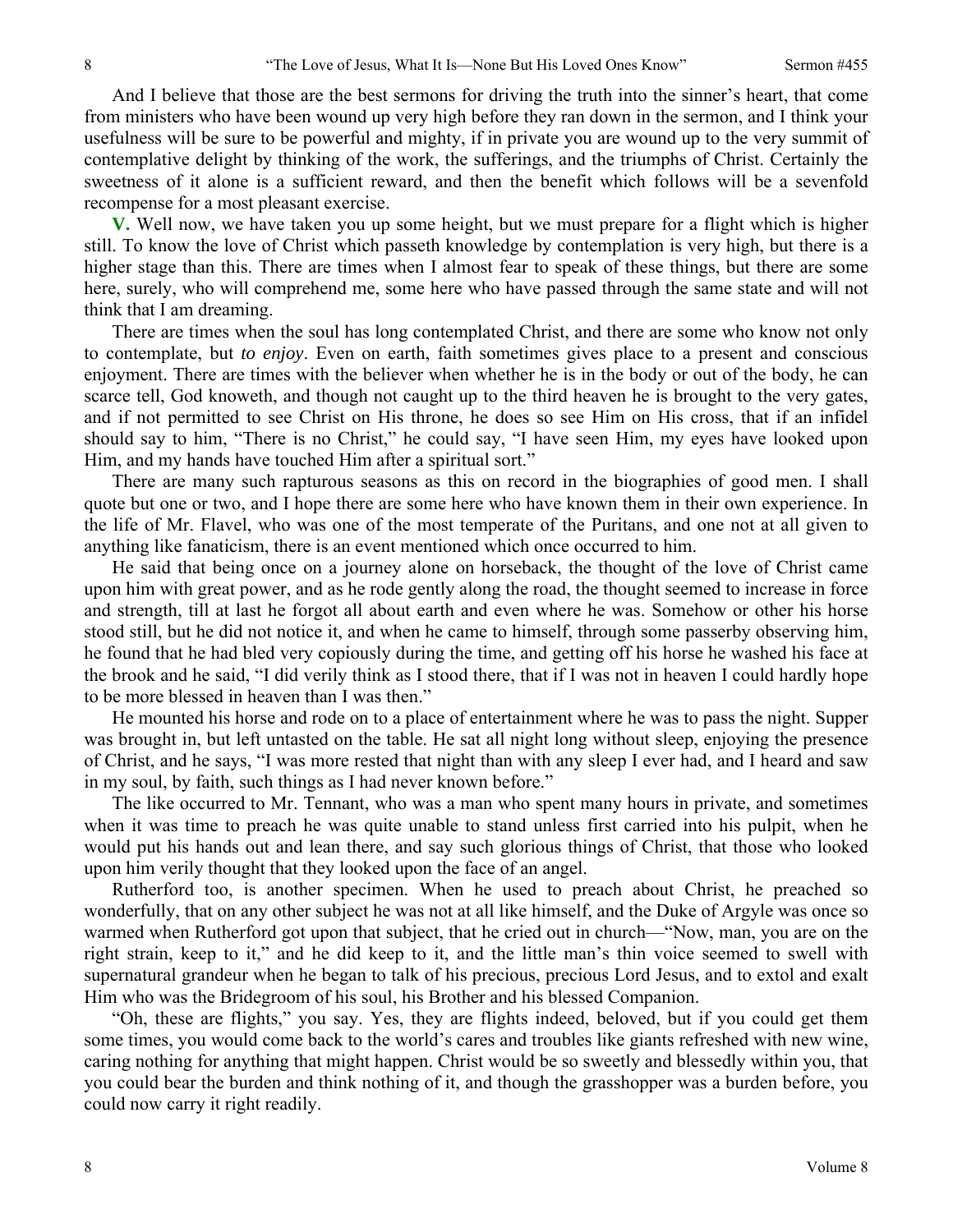Well, I have taken you up to where not many go in these times, but I hope there are some who will yet ascend there till they shall even embrace Christ, and who will sit down at His table till they shall know Ralph Erskine's blessed sickness of love, and in the conscious enjoyment of a precious Savior, shall say in the words of the spouse, "Stay me with flagons, comfort me with apples, for I am sick of love; his left hand is under my head, and his right hand doth embrace me."

**VI.** But I want to take you higher than this, not higher in some senses, but higher really, for these raptures are, of course, only like angels' visits, few and far between, but here is something which may be more lasting, and which certainly, is a higher state of mind as to the knowledge of Christ. To know Christ *sympathetically,* is a yet higher stage than any to which we have attained before.

What do I mean by this? I will show you, first of all, what I do not mean. We will suppose ourselves standing on the brow of the hill with Jerusalem in the valley below. Jerusalem is to be destroyed by the Romans, the decree has gone forth that its sin must be punished. Now, here is a brother who holds very high doctrines in his head, but who has not much sympathy in his heart. Come up here, brother. Do you see that city there? That is all to be destroyed! Do you see its streets? They are all to be crimsoned with blood! Do you see its temple? Not one stone of it is to be left upon another! What do you think of it?

"Well," says he, "if they are to be saved they will be saved, if it is in the purpose and the decree it will be so. I am sure I am very sorry if they should not be, but I do not see that it is any particular business of mine, the Lord will have His own, and it will all be well."

Get down, sir! What do you know about the love of Christ? Nothing! Give such a man as you that text, "He beheld the city and wept over it," and you would not know how to preach from it, for you do not know the Savior's heart, and have not known His love. But bring hither another man, he holds the same doctrinal truths, but he looks down on the city and what does he say?

#### *"Oh, fain my pity would reclaim And snatch the firebrands from the flame."*

Lord, what must I do? Give me anything to do for them! My heart's desire and prayer for them is that they may be saved, and the tears begin to flow, and when he turns to the Book and reads that Jesus beheld the city and wept over it, and said, "If thou at least in this thy day had known the things which belong unto thy peace," he says, "Well, I do not know how to explain that to my doctrinal friend. I do not know how to make these feelings quite square and tally with the doctrine, but somehow or other I know there is no disagreement, for I feel the one is true, and I also feel the sympathy in my heart. I know that God will have His own, but I hope He will have them through my instrumentality, I believe that His chosen will be brought in, but O that it may be my happy lot to bring in some of them to the praise and the glory of His grace!"

"Why," some professors say, "I am not my brother's keeper." No, but if you are not, I tell you what you are—you are your brother's killer! You are one of the two. If you say are not your brother's keeper, rest assured that you are a Cain, and that you will be your brother's murderer, for we either do good or hate.

It is impossible for us to be devoid of influence. If the rill runs through the meads it makes them fertile, if you dam it up and make it stagnant, you have not destroyed its influence. Ah, no, you have only changed it into a foetid pool and its influence shall curse the valley with disease.

So with a good man, if he serves his Master, he is scattering mercy abroad, but let him, if it were possible for him to do so, let him cease to serve the Lord and become idle, and then he scatters miasma, plague, and death. Oh, do we know the love of Christ by feeling it in our own hearts? There are some of us who can say that we have felt that we could do anything for souls.

When we have heard it said of the Master, "He saved others, himself he cannot save," we have felt that we would not spare ourselves if God would only spare them, and when Paul said he could wish himself accursed from Christ for his brethren, while commentators have been thinking that over, and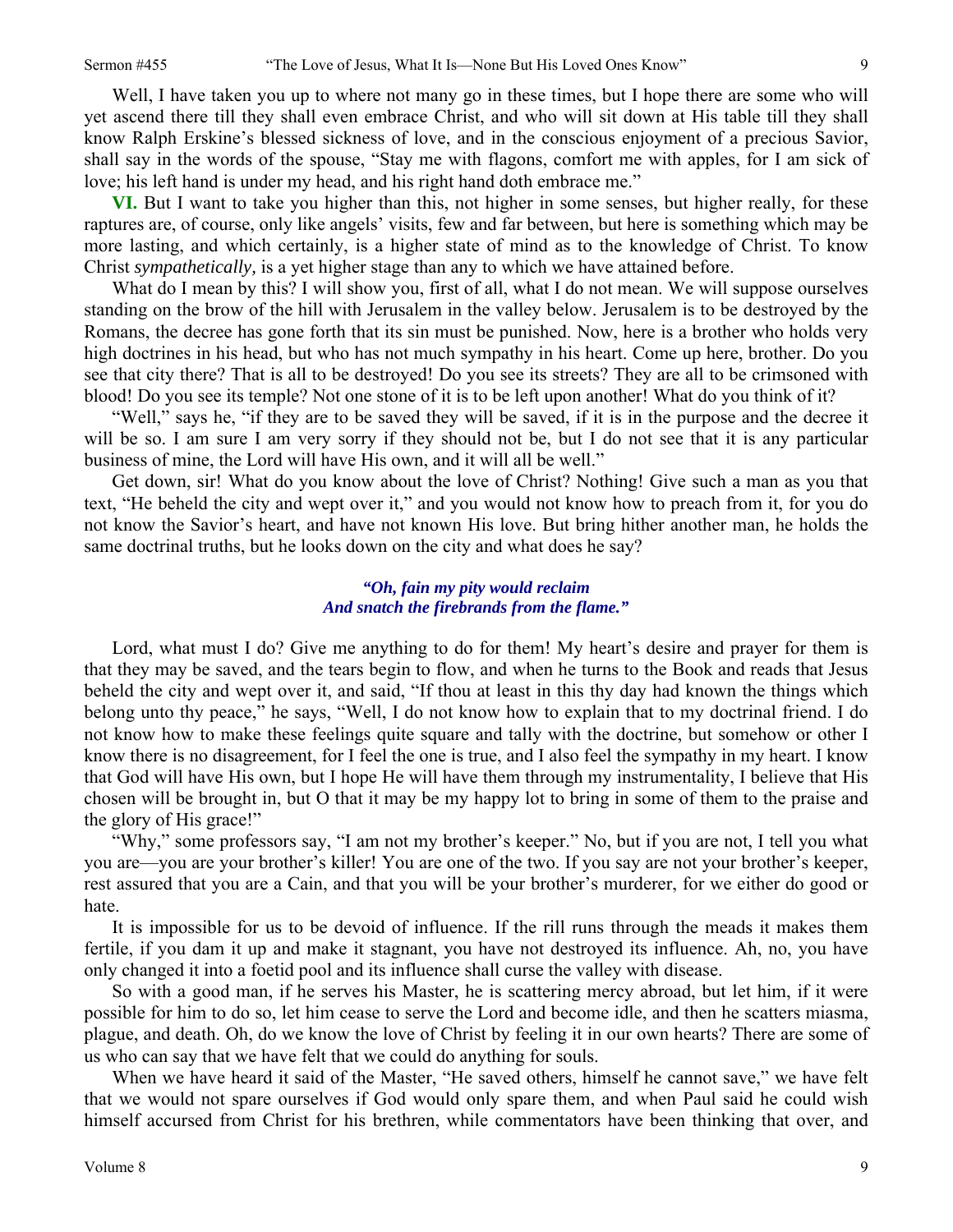cannot make it out, we have had sympathy with it, and have been able to say, "We have felt the same," we have felt that we could even be lost to save others, and we have said, "Let my name perish, let me be forgotten if my congregation may only be saved, if my children may be blessed, if my hearers may be converted to God."

Men in this state know Christ's love after a wonderful and marvelous sort. May God teach you each this way. May He help you to weep like Christ, to work like Christ, ay, and to be ready to die like Christ, if it were needful by such means to bring sinners to their Savior and their Lord. O that we could get here!

I know my dear brother, the pastor of this church, would desire nothing more for you than that you might know Christ's love by feeling it in your hearts. O that Christ would come and look out of these eyes, and weep down these cheeks! O that He would speak through these lips, till it should not be the old self, man, that thought, and spoke, and acted, but the newborn Spirit of the Lord Jesus that had come into us and possessed us with a higher and a nobler life, that we might spend and be spent for Him.

I think I shall have but one step further to take you, though there are some which are higher still. Ere I do so I must tell you one anecdote to guard you against a possible mistake. There is a tendency, in the contemplative knowledge of Christ's love, to self-indulgence.

I know at the present moment a dear servant of Christ, I shall always regard him as such, he may be known to some of you, though I would not like to mention his name. He was once a notable minister in this city, and was exceedingly useful. He began the contemplative life. He lived very near to Christ, and his preaching was exceedingly sweet to his hearers, there were many converts, he had a large church, and it exceedingly prospered.

But so sweet were his private enjoyments, that he began to relax in his public duties. He did preach, but he seldom allowed himself to see his hearers, and at last arrived at such a pitch of retirement, that he could walk into his pulpit without even speaking to his deacons, and then deliver himself. But the man's usefulness ceased. Though still a gracious soul, yet he has missed his way, and ceased to be one of the honored leaders of Christ's church.

Now, there is a tendency, a wrong tendency, mark, of getting so high and not wanting to get any higher. Even the contemplative life itself ought only to be considered as a steppingstone to something beyond, and when we get to the very highest point, we are still to say with Paul, as we sit down upon the mile-stone, "Not as though I had already attained, either were already perfect: but this one thing I do, forgetting the things which are behind, I press forward to those which are before."

It is related of a certain monk who, having been long in his cell alone, thought whilst in his devotions that he saw the Lord Jesus. Of course the tale is a fabulous, but I relate it for the sake of its moral.

He thought he saw the Lord before him as crucified, and he heard His voice speaking sweet and comfortable words to him. Just at that moment, when his soul was in a very flood of delight, he heard the convent bell ring, and he remembered it was his turn to go out to the gate and give away bread to the beggars who stood there. Oh, he had never heard that bell ring so dolefully before! It seemed to him like the knell of all his joys.

The impulse of duty however was stronger than that of delight, and he went his way with a heavy heart to distribute the bread. As he came back to his cell, he thought, "Ah, I shall never see that again! Christ is gone from me, and I shall never know these enjoyments again!" When, to his surprise, there was the vision still, and as he bowed before it with delight, he heard a voice which said, "If you had stayed I would have gone, but since you did My work I tarried to give you your reward."

Now, there is a tendency when we have been alone and in private, and have had sweet fellowship with Christ, for us to feel—"I do not want to go out from this, I do not want to be disturbed just now, I would rather not do anything just now."

I do not suppose there are very many of you who get into this state, but there may be some who think at such times, "I do not want to preach today, I would rather not do anything, It is best that I should be

10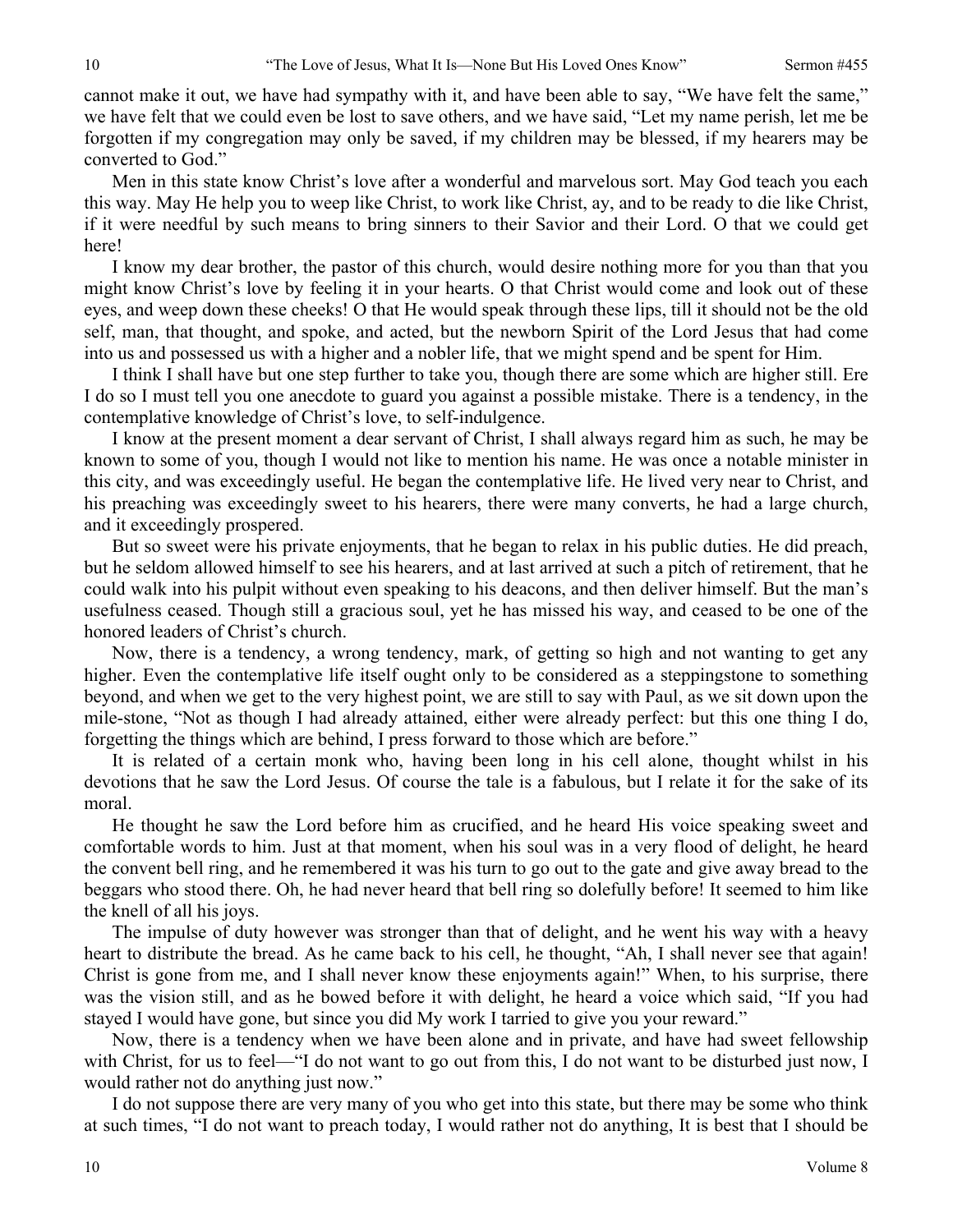alone." Ah, it is a strong temptation, and you must strive against it and say, "No, I have enjoyments in my religion, but I did not seek my religion for the enjoyment it would give me. I must look higher than that, to the God I serve, and to the Lord and Master whose I am and whom I serve.

"I love the jewels He gives me to wear upon my fingers, but I love His person better, and I am not to look upon these rings, and forget to look into His eyes, I love the sweet couch that He makes for me at night, but I am not to lie there and forget the fields that are to be ploughed, and the battles that are to be fought. I must be up and doing. The contemplative life must lead me to duty, and then shall I know Christ even as I am known."

**VII.** And now, the last and highest step of all, upon which we can only say a few words, is that which is called by deep writers and experienced believers on this point, the *absorbing* love of Christ.

How shall I tell you what this is? I cannot, except I quote Wesley's words*—* 

*"Oh, love divine, how sweet thou art! When shall I find my willing heart All taken up with Thee?"* 

"I thirst"—can you get as far as that? "I faint"—that is a high state indeed! *"I die"*—that is the top.

### *"I thirst, I faint, I die to prove The fullness of redeeming love, The love of Christ to me."*

"I live; yet not I, but Christ liveth in me," said the apostle Paul, and that is where we must get, when the man ceases to feel himself the "I," and only recognizes himself as part of Christ. It is our individuality that we really have to get rid of in this matter, it is our selfish separateness, I mean.

We need to feel that we are a part of Christ, a member of His body, flesh of His flesh, and bone of His bone, that we have no more desire to act, or think, or feel according to anything that is here, but to send our hearts up to the great heart of Christ in heaven, only tarrying here whilst our souls are walking the golden streets with Christ.

I do not know if I might be bold enough to say, "Blessed is the man who shall be able to attain to the state when that which thinketh is the head of Christ, and that which feeleth is the heart of Christ, when the great seat of all the sensations, spiritually, is in Christ, and not in himself, and he himself is,"

> *"Plunged into the Godhead's sea And lost in its immensity."*

The Brahmins believe that the highest perfection is to be absorbed into God, and there is a certain truth in it, though not as they mean it. When we are lost in God, we are highest, and when it is not we, but Christ, and we have come to be with Him, and His heart is ours, and His love, and soul, and wish are ours, then it is that we comprehend the height, and depth, and length, and breadth, and know the love of Christ which passeth knowledge.

Now, I have not said much tonight to the ungodly, but if I could make any of you feel your mouths a-watering after Christ by what I have said, I would be pleased indeed. Oh, if you did but know the sweetness of the love of Christ, you would not be careless about it.

#### *"His worth, if all the nations knew, Surely the whole world would love Him too."*

Blind bat's eyes are those that cannot see beauty in Christ! Hard, stony hearts, that cannot feel any love to Him! What do you say, sinner? Do you say, "O that I knew Christ's love! O that I knew His love

11